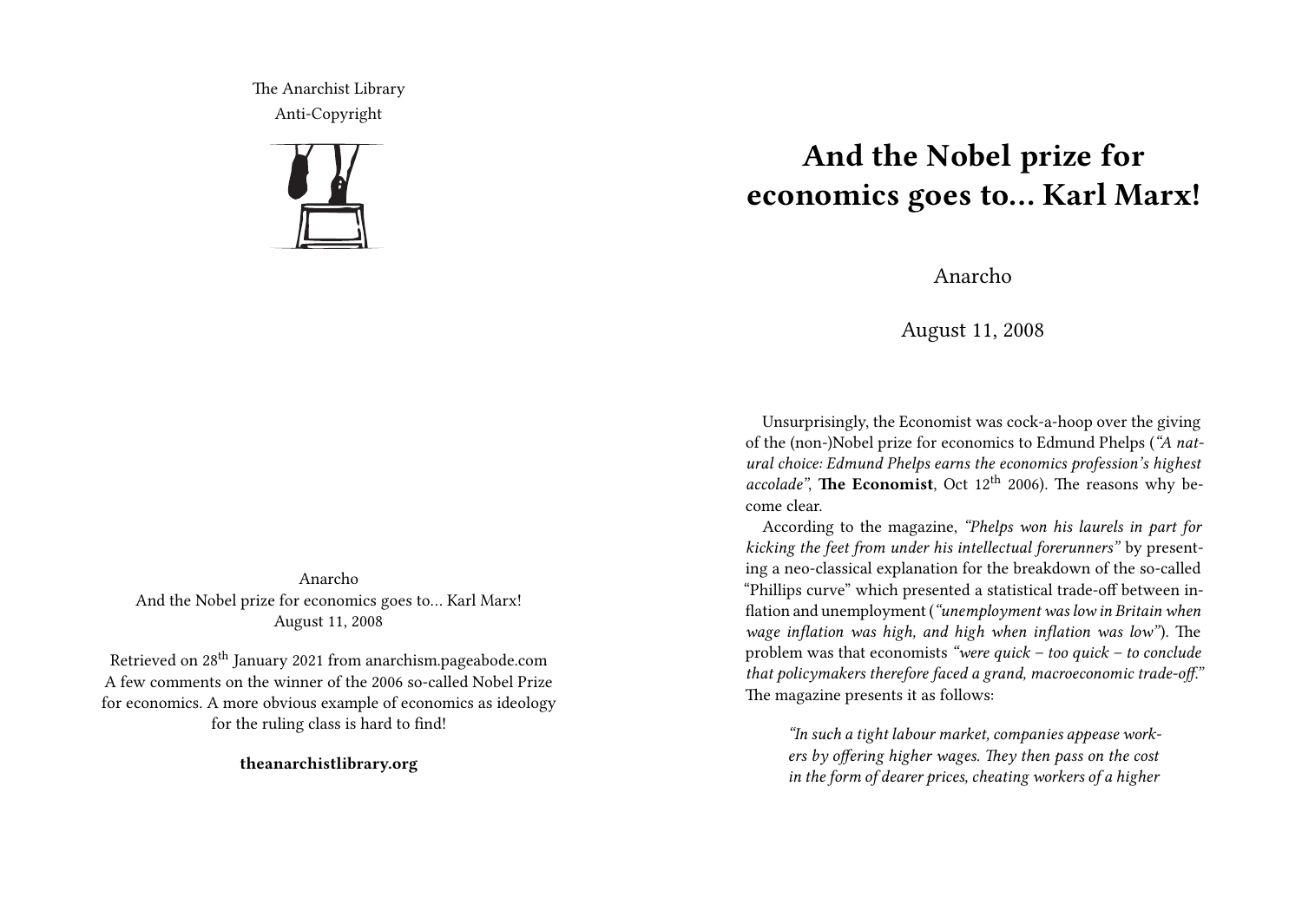*real wage. Thus policymakers can engineer lower unemployment only through deception."*

Phelps innovation was to argue that *"[e]ventually workers will cotton on, demanding still higher wages to offset the rising cost of living. They can be duped for as long as inflation stays one step ahead of their rising expectations of what it will be."* This meant that the *"stable trade-off depicted by the Phillips curve is thus a dangerous mirage"* which broken in the 1970s with the rise of stagflation (high unemployment and high inflation). Phelps, reports the Economist, argued that there was a "natural" rate of unemployment, where *"workers' expectations are fulfilled, prices turn out as anticipated, and they no longer sell their labour under false pretences."* This *"equilibrium does not, sadly, imply full employment"* and so capitalism required *"leaving some workers mouldering on the shelf. Given economists' almost theological commitment to the notion that markets clear, the presence of unemployment in the world requires a theodicy to explain it."* The religious metaphor does seem appropriate as most economists (and the Economist) do treat the market like a god (a theodicy is a specific branch of theology and philosophy that attempts to reconcile the existence of evil in the world with the assumption of a benevolent God).

And, as with all gods, sacrifices are required and Phelps' theory is the means by which this is achieved. As the Economist notes: *"in much of his work he contends that unemployment is necessary to cow workers, ensuring their loyalty to the company and their diligence on the job, at a wage the company can afford to pay"* (i.e., one which would ensure a profit). Unsurprisingly, attempts to lower the "natural rate" have all involved using the state to break the economic power of working class people (attacking unions, increasing interest rates to increase unemployment in order to temporarily *"cow"* workers and so on). All so that profits can be keep high in the face of the rising wages caused by the natural actions of the market!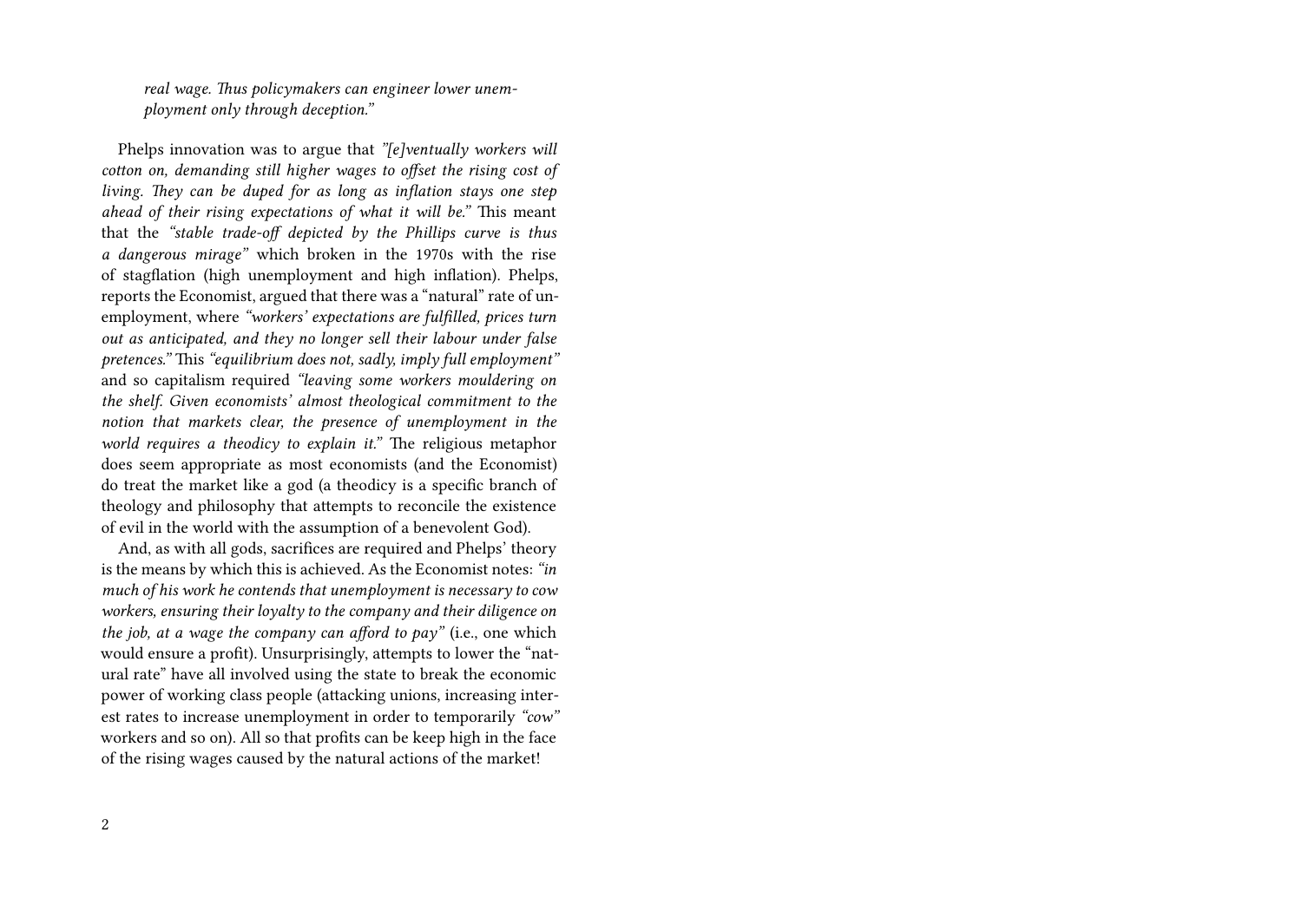Yet Phelps' conclusions are hardly new. Anarchists and other socialists have been arguing that capitalism has no tendency to full employment since the 1840s either in theory or in practice. They have also noted how periods of full employment bolstered workers' power and harmed profits. It is the fundamental disciplinary mechanism of the system (*"a whip in [the bosses'] hands, constantly held over you, so you will slave hard for him and 'behave' yourself,"* to use Berkman's memorable phrase). It is, in other words,*"inherent in the wage system"* and *"the fundamental condition of successful capitalist production."* While it is *"dangerous and degrading"* to the worker, it is *"very advantageous to the boss"* and so capitalism *"can't exist without it."* (Alexander Berkman, **What is Anarchism?**, p. 26)

These kinds of arguments used to be dismissed as nonsense by neo-classical economists (the main branch of the religion). So it is ironic Phelps has got a (non-)Nobel prize for restating, in neoclassical jargon, the model of the labour market expounded in, say, Chapter 25 of the first volume of Marx's **Capital**:

*"If [capital's] accumulation, on the one hand, increases the demand for labour, it increases on the other the supply of labourers by the 'setting free' of them, whilst at the same time the pressure of the unemployed compels those that are employed to furnish more labour, and therefore makes the supply of labour, to a certain extent, independent of the supply of labourers. The action of the law of supply and demand of labour on this basis completes the despotism of capital. As soon, therefore, as the labourers learn the secret, how it comes to pass that in the same measure as they work more, as they produce more wealth for others … as soon as, by Trades' Unions, etc., they try to organise a regular co-operation between employed and unemployed in order to destroy or to weaken the ruinous effects of this natural law of capitalistic production on their class, so soon capital and its sycophant, Politi-*